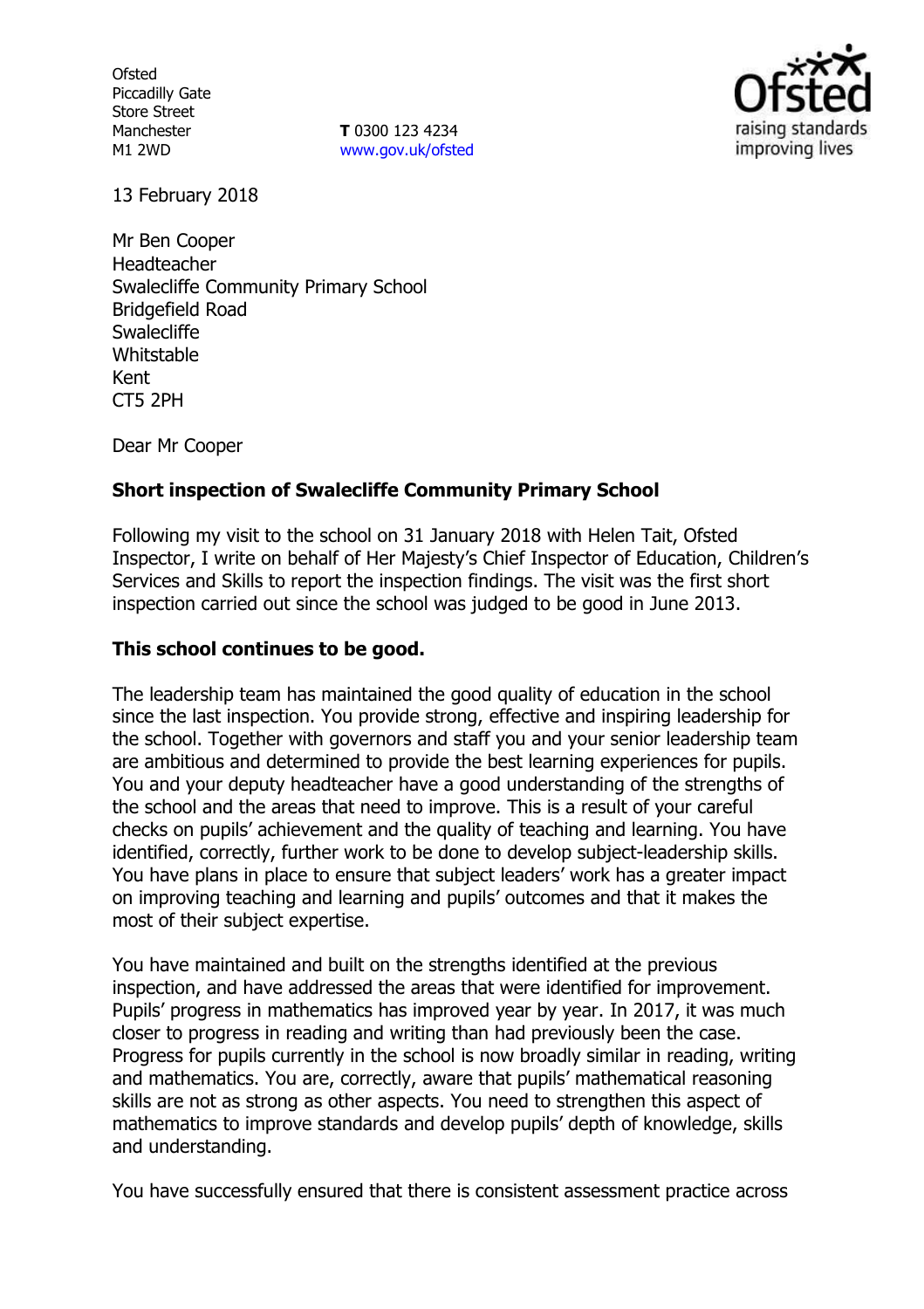

the school which is linked to your learning policy. As a result, pupils are increasingly successful learners who develop skills of independence, reflection, resilience and collaboration. You have focused intensely on the progress of disadvantaged pupils, and many of this group currently in the school are making good progress from their starting points.

Staff morale is high and noted by parents. One commented: "The staff at the school always seem happy and have a real team spirit. The "front of house" office staff are exemplary, always friendly, professional and extremely helpful.'

Parents are very positive about all that the school offers their children. They are confident in your leadership. Parents are particularly pleased with your visibility and accessibility. They appreciate the fact that you not only know the names of all of the pupils but know them as individuals too. As one parent wrote: "The headteacher is a fantastic leader and works extremely hard. He is always present in the school and is well known to parents and children." The overwhelming majority of parents who completed Ofsted"s online questionnaire, Parent View, agree that their children are happy at school and well looked after.

Pupils enjoy coming to school, are happy, work hard and want to do well. They have good attitudes to learning and are proud of their school. They are well behaved, polite and kind to each other. They learn in a calm, safe, welcoming and friendly environment. One parent echoed the views of many with the comment: "This is a wonderful school and my child, now in Year 6, has made really excellent progress. I trust the teachers and all the staff who are making great efforts to put children"s welfare and learning first. They listen to any concerns from children and take parents really seriously. My child feels happy and safe in this school."

### **Safeguarding is effective.**

Leaders make sure that all safeguarding procedures are fit for purpose. There are well-understood systems in place to manage safeguarding requirements. There is a culture of safeguarding at the school and the safety and welfare of pupils has a high profile. This is demonstrated to good effect by the creation of a specific well-being team and a full-time family learning teacher. Staff know the pupils well, are vigilant in raising any concerns and know the procedures to follow.

The deputy headteacher is the main designated safeguarding lead and two other members of staff have also been trained in this role. They ensure that all staff receive regular and appropriate training in keeping children safe from a variety of risks, including those related to online safety. Leaders act swiftly when necessary and liaise well with outside agencies to ensure that pupils in need receive timely and effective support.

A very large majority of staff, and almost all parents who responded to Ofsted"s online survey, Parent View, feel that pupils are safe in school. One parent wrote: "The school has a happy and calm atmosphere where children feel safe and learn." Pupils say they feel safe and that they are confident to talk to adults in school if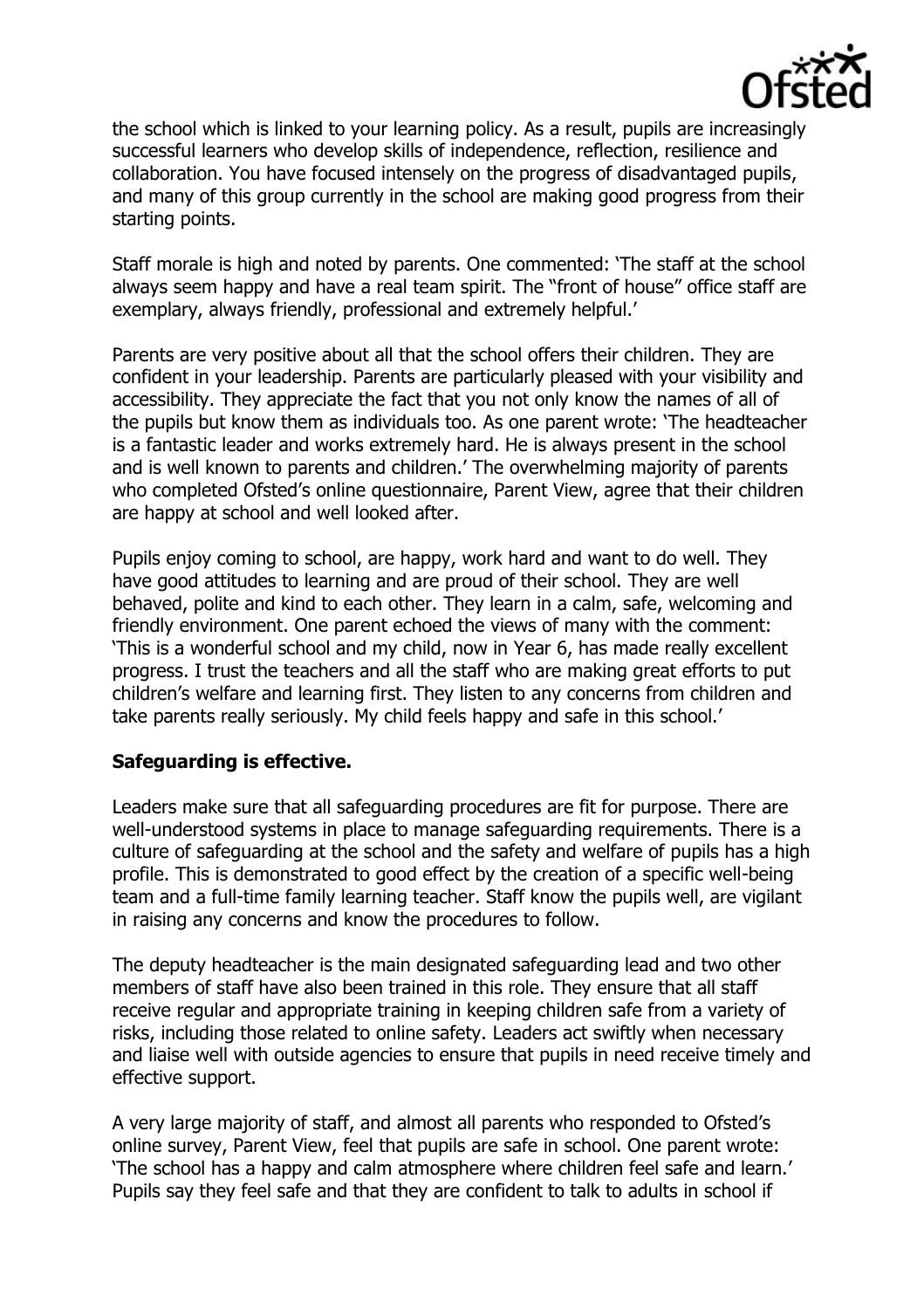

they have any problems.

## **Inspection findings**

- At the start of the inspection, we agreed to focus on: pupils' progress in mathematics; the achievement of different groups, particularly that of disadvantaged pupils; how well the curriculum supports the learning of all groups; and the effectiveness of safeguarding.
- $\blacksquare$  In 2017, the proportion of pupils that reached the expected standard in reading, writing and mathematics by the end of Year 2 and Year 6 was above that found nationally. The proportion reaching the higher level in the three subjects was above the national figure at the end of Year 6 and similar to that found nationally by the end of Year 2. Pupils" overall progress was similar to that found nationally.
- **Pupils' progress in mathematics has been improving steadily over the past three** years. You have taken a range of successful actions to bring this about. Pupils now make a similar level of progress in mathematics as they do in reading and writing. We agreed, however, that fluency in arithmetic is the strongest aspect, problem-solving is improving but reasoning is not yet as strong.
- You have ensured that there are robust procedures to check on the progress and attainment of each individual and different groups of pupils. Additional funding is spent effectively, and extra support is carefully monitored to ensure that it is making a difference. As a result of your determined and ongoing focus on this group, disadvantaged pupils currently in the school are making rapid and sometimes faster progress than others. Although gaps in their attainment remain, the differences when compared to others are diminishing.
- You have ensured that there is a broad, balanced and vibrant curriculum. It effectively meets the needs as well as the interests of all groups of pupils. A parent commented: "The school and staff take into consideration the interests and needs of my child. Learning is made fun and relevant so that it is memorable for my children.' Work is linked across subjects, to ensure that learning is meaningful and relevant and includes challenges and life skills. You continually review the curriculum to adapt and modify it where appropriate, as demonstrated by the changes you made to the science curriculum. The arts, music and sports have a high profile in the school, and pupils show impressive skills in a range of activities. The curriculum is enriched through visits to places of educational interest, and visitors to school, as well as access to a good range of clubs which are appreciated by pupils and parents. One parent commented: 'The range of clubs run is also great and provides something of interest for every child."
- Assessments ensure that teachers know how well all groups are achieving in all subjects. Subject leaders have good knowledge and expertise in their subjects. The inspectors agree with your plan to develop subject leadership skills so that there is greater impact on pupils' achievement across all subjects.